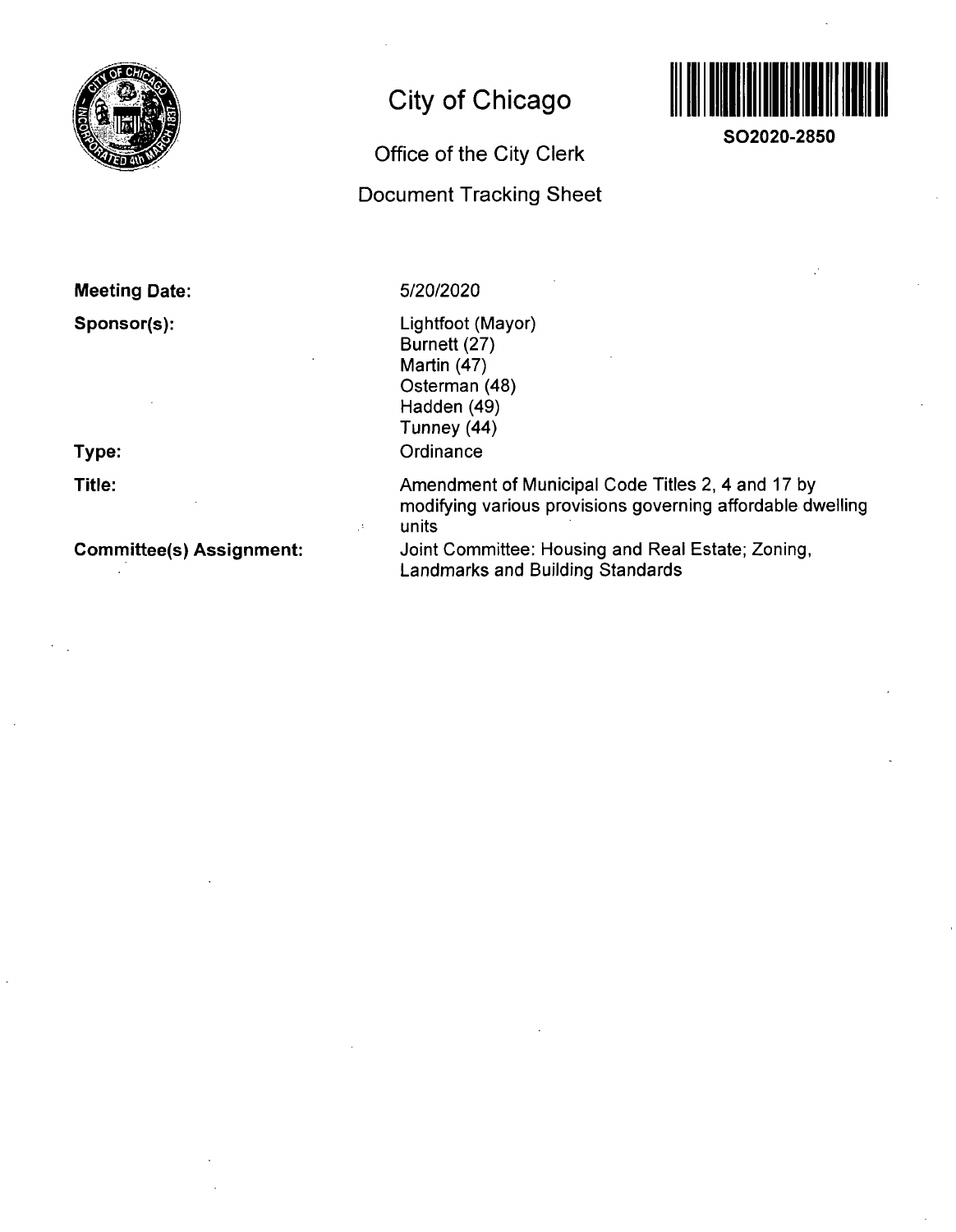# **SUBSTITUT E**

# **ORDINANC E**

#### **BE IT ORDAINED BY THE CITY COUNCIL OF THE CITY OF CHICAGO:**

SECTION 1. Section 2-44-065 of the Municipal Code of Chicago is hereby amended by inserting the language underscored, as follows:

#### **2-44-065 Program applications, administration, and related fees.**

*(Omitted text is unaffected hy this ordinance)* 

(9) Compliance Monitoring Late Fee - \$20 per unit for all housing units in a project or building in addition to the Compliance Monitoring fee.

(10) Affordable Conversion Unit Initial Registration Fee - \$500 per Affordable Conversion Unit as defined in Section 2-44-106(c).

*(Omitted text is unaffected hy this ordinance)* 

SECTION 2. Section 2-44-080 of the Municipal Code of Chicago is hereby amended by deleting the language stricken through and by inserting the language underscored, as follows:

#### **2-44-080 2015 affordable requirements.**

*(Omitted text is unaffected hy this ordinance)* 

(G) Affordable Housing Opportunity Fund. The in-lieu fees and other fees collected under this section. Section 2-44-070, and former Section 17-4-1004 as in effect prior to October 12, 2015 shall be deposited in the Affordable Housing Opportunity Fund, unless required to be deposited into another fund pursuant to federal or state law. All annual revenues of the Affordable Housing Opportunity Fund shall be reserved and utilized exclusively to pay the administrative and monitoring costs and expenses of this section. Section 2-45-110, and former Section 17-4-1004 and, after subtracting such costs and expenses, as follows:

(1) fifty percent (50%) shall be used: (i) as provided under Section 2-44- $106<sub>10</sub>$  (ii) for the construction, rehabilitation or preservation of affordable housing, or (iii) may be used in connection with such other housing programs as shall be specifically approved by the City Council for such revenues; and

 $\mathbf{1}$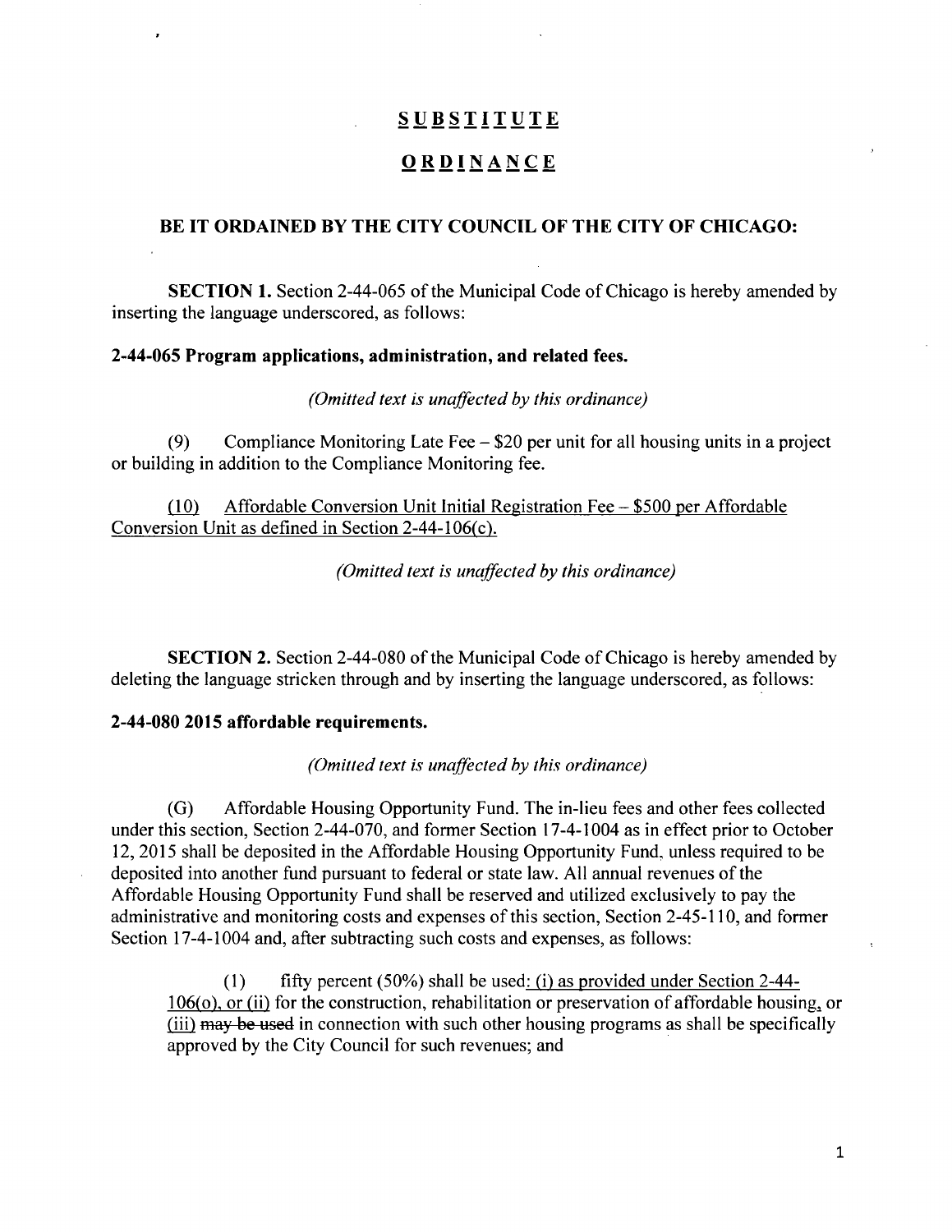(2) fifty percent (50%) shall be contributed to the Chicago Low-Income Housing Tmst Fund or a successor organization.

*(Omitted text is unaffected hy this ordinance)* 

SECTION 3. Chapter 2-44 of the Municipal Code of Chicago is hereby amended by inserting a new Section 2-44-106, as follows:

#### **2-44-106 Affordable Conversion Units.**

(a) Title. This section shall be known and cited as the "Affordable Conversion Unit Ordinance" or "ACU Ordinance."

(b) Purpose. This section establishes affordability requirements for certain conversion units established in conformity with the Chicago Zoning Ordinance, Title 17 of the Municipal Code of Chicago, in order to preserve and expand available affordable housing in the City.

(c) Definitions. As used in this section:

"Additional Dwelling Unit-Allowed Areas" has the meaning ascribed to that term in Section 17-7-0570.

"Affordable Conversion Unit(s)" means any one or more affordable housing unit(s) designated as such and required to be registered as such by the Department of Housing pursuant to subsection (e) of this section.

"Affordable housing unit(s)" means housing that is affordable to households earning up to 60% of the area medium income ("AMI"), as published annually by the Department of Housing. As used in this definition: "Affordable" means annual rent less than or equal to the amount at which total monthly housing costs, as specified in rules duly promulgated by the Commissioner, do not exceed 30% of income for a household making 60% of the area medium income. "Area median income" or "AMI" means the median household income for the Chicago Primary Metropolitan Statistical Area, as calculated and adjusted on an annual basis by the United States Department of Housing and Urban Development.

"Commissioner" means the Commissioner of the Department of Housing.

"Conversion unit" has the meaning ascribed to that term in Section 17-17-240.6.

"Owner" has the meaning ascribed to the term "property owner" in Section 17-17-02134.

"Residential building" means a residential building, as defined in Section 17-17-02146, that is a principal building, as defined in Section 17-17-02125.

 $\overline{2}$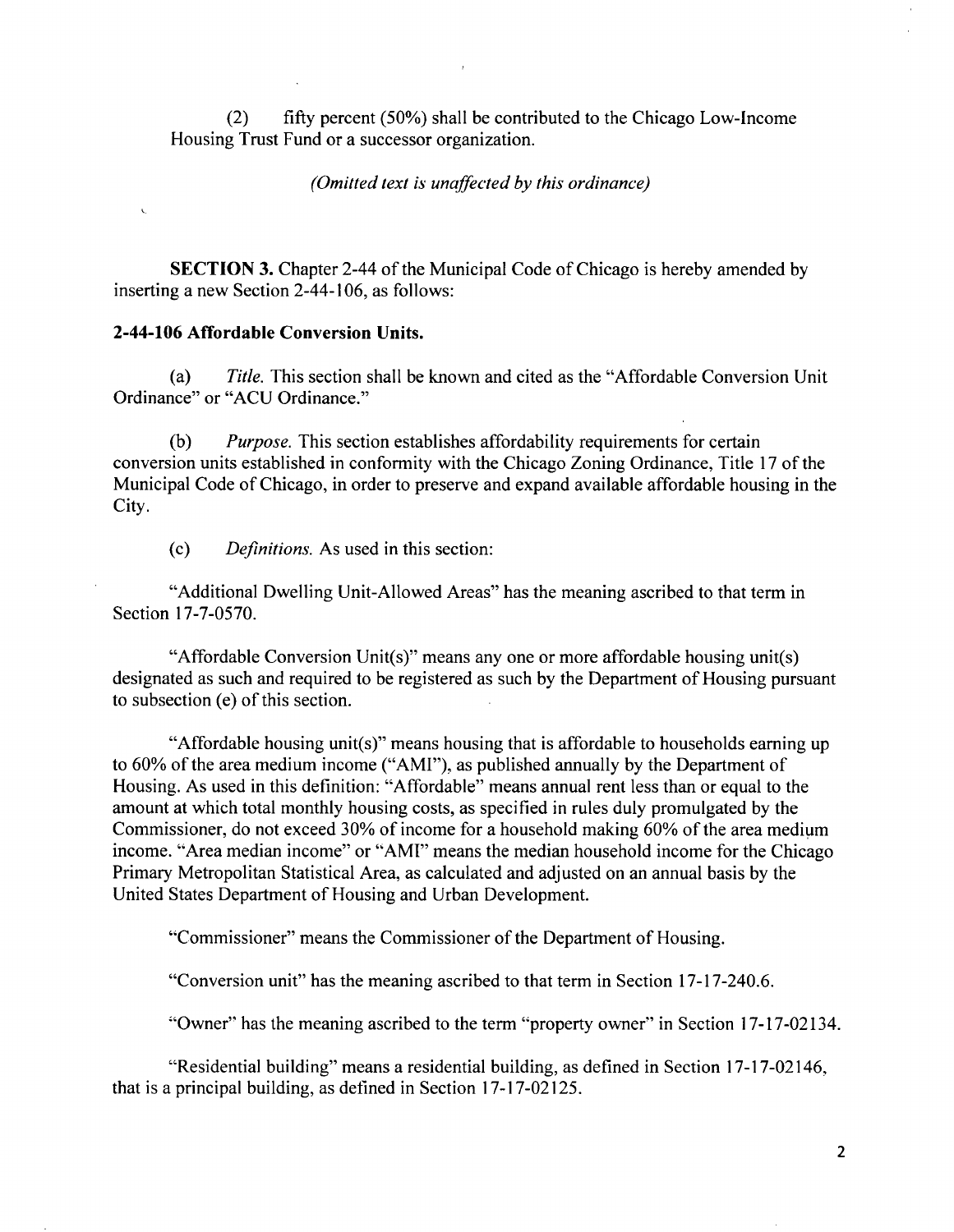(d) Affordable Conversion Units – Required when. If, pursuant to Section 17-2-0303-C, two or more conversion units are added, either separately or in any combination, at any time after the effective date of this ACU Ordinance, to a residential building other than to a residential building owned, operated or maintained by the Chicago Housing Authority, the owner of such building shall maintain 50% of those newly added conversion units as affordable housing units for the duration of the affordability requirement as set forth in subsection (i) of this section; provided, however, that if this 50% calculation results in a fractional number, any such fractional result shall be rounded down to the nearest integer. This subsection (d) shall run with the land and be enforceable against any subsequent owner.

 $(e)$  Registration. Concurrent with the application by a building owner for a building permit with the Department of Buildings for a conversion unit, the Department of Housing will advise the owner whether any of the proposed conversion units are required to be maintained as affordable housing unit(s). If the owner is required under this section to maintain any of the proposed conversion units as affordable housing unit(s), the owner shall register those designated Affordable Conversion Unit(s) with the Department of Housing in accordance with mles duly promulgated by the Commissioner. Such registration shall be accompanied by the Affordable Conversion Unit Initial Registration Fee for each Affordable Conversion Unit, as set forth in Section 2-44-065, to defray the costs of administering this section.

(f) Recorded notice – Required. For each Affordable Conversion Unit, the Department of Housing shall require the owner to record, with the Cook County Recorder of Deeds, a document in a form prescribed by the Commissioner, against the property on which such Affordable Conversion Unit is located indicating that such Affordable Conversion Unit is required to be maintained as an affordable housing unit for the duration of the affordability requirement, as set forth in subsection (i) of this section. Such notice shall require owners and subsequent owners to keep owner contact information, including an e-mail address, current with the Department of Housing.

(g) Building permit – Prohibited when. No building permit shall be issued by the Department of Buildings for any Affordable Conversion Unit until: (i) the applicant for such permit provides the Department of Housing with a copy of the recorded notice required under subsection (f) of this section; and (ii) the Department of Housing provides written notification of such fact to the Department of Buildings.

(h) Annual compliance affidavit – Required. Each owner of one or more Affordable Conversion Unit(s) shall, on or before January 15 of each calendar year following initial registration of such Affordable Conversion Unit(s) with the Department of Housing, file an annual compliance affidavit with the Department of Housing certifying that each such Affordable Conversion Unit is being maintained as an affordable housing unit within the meaning of this section.

(i) Duration of affordability requirement. Each Affordable Conversion Unit shall be maintained as an affordable housing unit for 30 years from the date of the recorded notice required under subsection (f) of this section.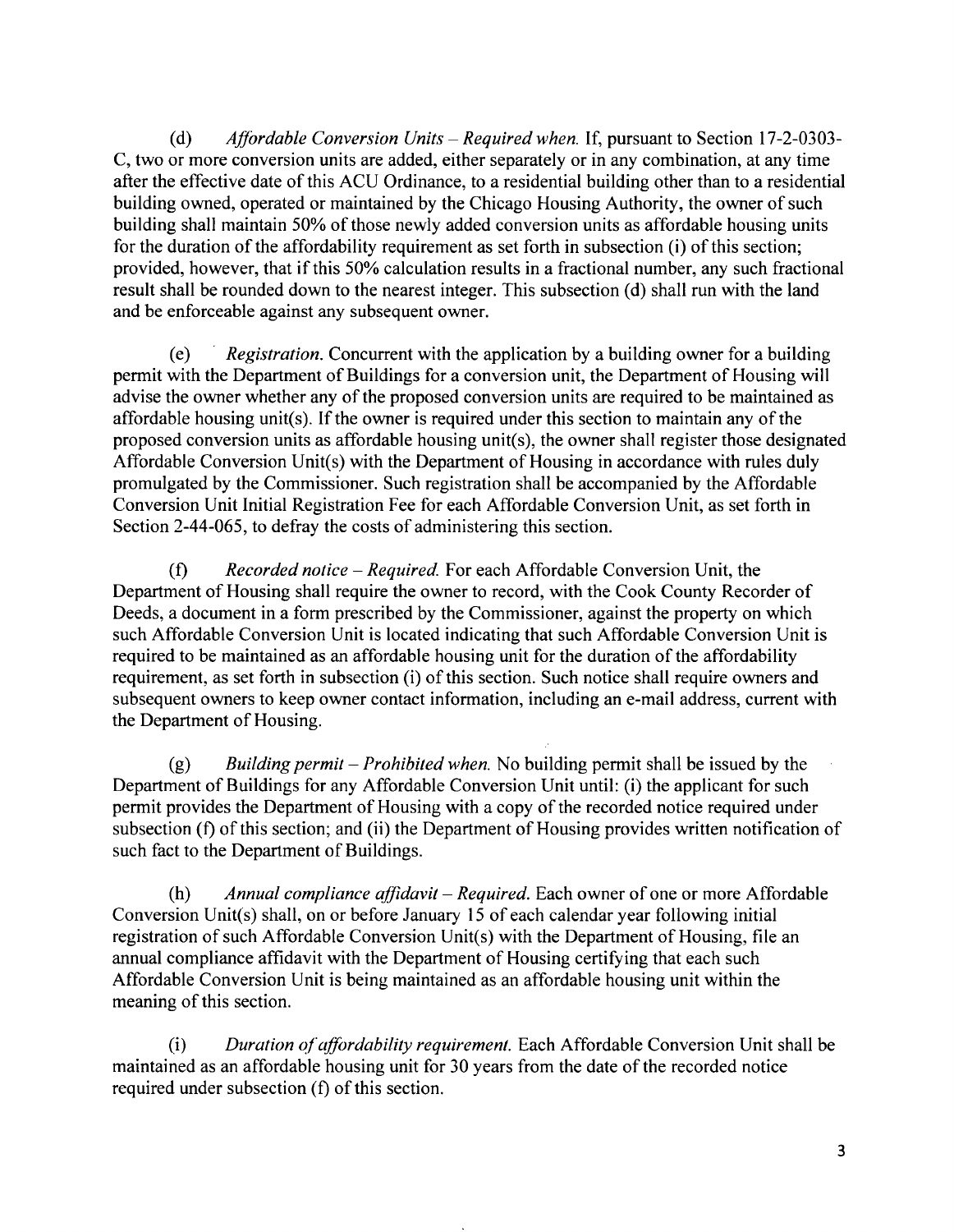(i) Inapplicability of other affordability requirements. Affordable Conversion Units required under this section to be maintained as affordable housing units shall be exempt from Sections 2-44-070, 2-44-080, 2-44-090, 2-44-100 and 2-44-105.

 $(k)$  Rules. The Commissioner is authorized to adopt such rules as the Commissioner deems necessary or appropriate for the proper implementation, administration and enforcement of this section.

(1) Penalty. In addition to any other penalty provided by law, any owner of an Affordable Conversion Unit who violates this section shall be subject to a fine of \$500.00 for each offense. Each day that a violation continues shall constitute a separate and distinct offense.

(m) Private right of action. An aggrieved tenant may enforce this section against any owner subject to this section by means of a civil action in which the court may provide injunctive relief or award treble damages and the plaintiffs court costs and reasonable attomey fees.

 $(n)$  Chicago Low-Income Housing Trust Fund. The Commissioner is authorized to enter into agreements with the Chicago Low-Income Housing Trust Fund to reserve City-funded vouchers for use in connection with conversion units, including but not limited to Affordable Conversion Units and dwelling units in coach houses.

(o) Low- and moderate-income household assistance. The Commissioner is authorized to establish grant programs to assist low- and moderate-income households with the construction, rehabilitation (including modifications that enhance accessibility for people with disabilities), and preservation of conversion units, including but not limited to Affordable Conversion Units and dwelling units in coach houses. Funds from the Affordable Housing Opportunity Fund and other sources, as may be appropriated from time to time, are hereby authorized for use in connection with such programs.

 $(p)$  Recommendation to City Council of Expansion of Additional Dwelling Unit-Allowed Areas. On or before May 31, 2024, the Department of Housing and the Department of Planning and Development shall evaluate the establishment of conversion units (including Affordable Conversion Units) and coach houses in Additional Dwelling Unit-Allowed Areas to reassess best practices for their regulation and to make recommendations to the City Council regarding expansion, contraction or elimination of such Additional Dwelling Unit-Allowed Areas.

SECTION 4. Section 4-6-290 of the Municipal Code of Chicago is hereby amended by deleting the language stricken through and by inserting the language underscored, as follows:

# **4-6-290 Bed-and-breakfast establishment.**

(a) Definitions. As used in this section: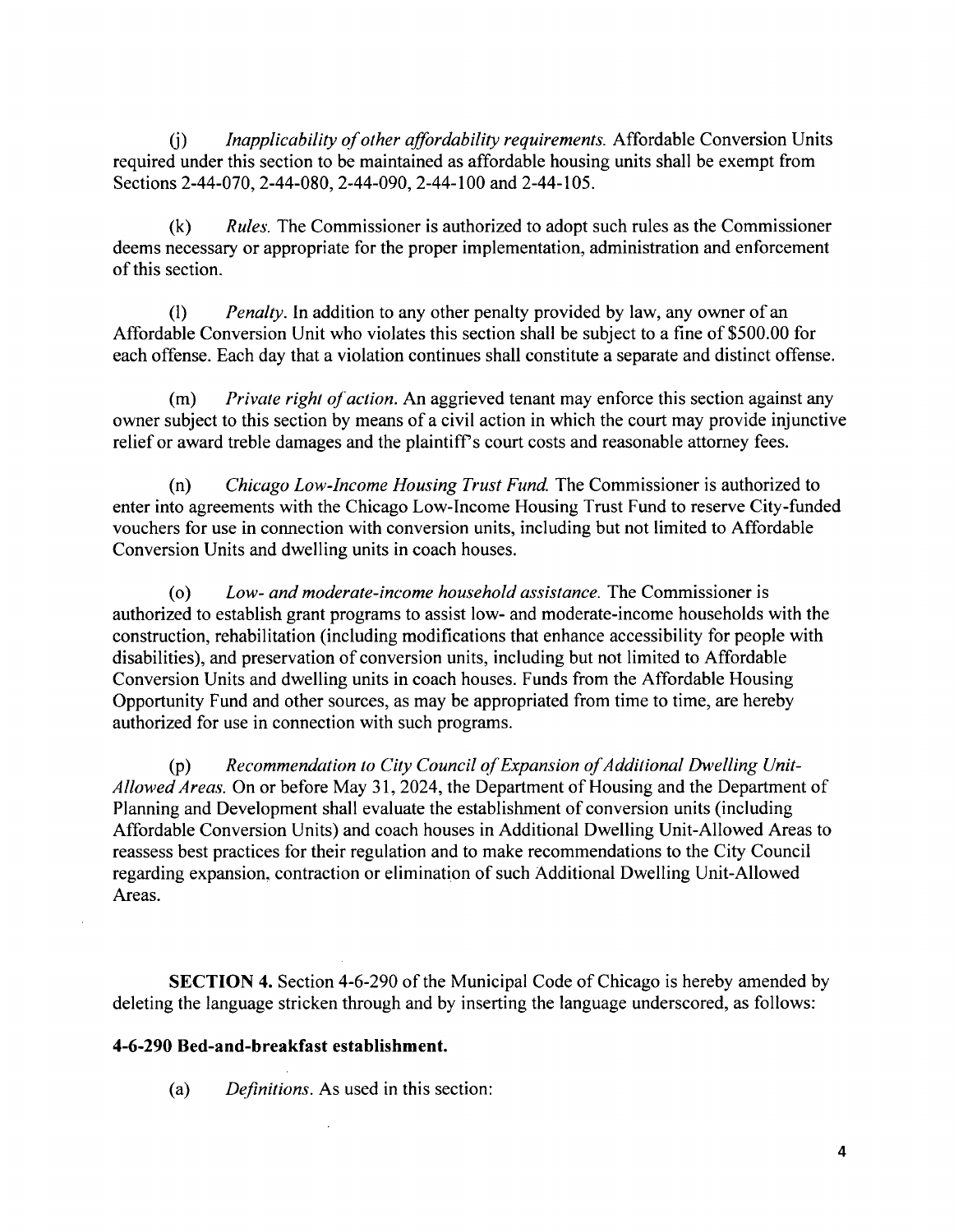# *(Omitted text is unaffected by this ordinance)*

"Bed-and-breakfast establishment" or "establishment" means an owner-occupied singlefamily residential building, or an owner-occupied, multiple-family residential building, or an owner-occupied condominium, townhouse or cooperative, in which 11 or fewer sleeping rooms are available for rent or for hire for transient occupancy by registered guests. The term "bed-andbreakfast establishment" does not include:  $(1)$  a single-room occupancy buildings, as that term is defined in Section  $17 - 17 - 02163$  4-6-220; (2) shared housing units, registered pursuant to as defined in Section 4-14-010, that are registered or required to be registered with the City pursuant to Chapter 4-14 of this Code;  $er(3)$  vacation rentals, licensed pursuant to as defined in Section 4-6-300(a), that are licensed or required to be licensed by the City pursuant to Section 4-6-300; (4) hotels, as defined in Section 4-6-180: (5) conversion units, as defined in Section 17-  $17-0240.6$ ; or (6) coach houses, as defined in Section  $17-17-0234.6$ , unless the coach house was being used for residential purposes as of Januarv 16, 2003. If the bed-and-breakfast establishment is a single-family residential building located on a lot that includes a principal house and an accessory building that was being used for residential purposes as of January 16, 2003, the accessory building shall be considered to be part of the establishment. The term "guests" does not include members of the owner's family household within the meaning of the Chicago Zoning Ordinance; nor does it include persons who have signed a lease to use and occupy residential property unless the leased residential property is held out by its owner, or by any person acting on the owner's behalf, to be a bed-and-breakfast establishment.

#### *(Omitted text is unaffected by this ordinance)*

#### "Platform" has the meaning ascribed to that term in Section 4-13-100.

"Short-term residential intermediary" or "intermediary" has the meaning ascribed to that term in Section 4-13-100.

#### *(Omitted text is unaffected hy this ordinance)*

(f) Legal duties. Each licensee engaged in the business of bed-and-breakfast establishment shail have a duty to:

#### *(Omitted text is unaffected by Ihis ordinance)*

(8) If the bed-and-breakfast establishment is listed on any short term residential rental intermediary platform or short term residential rental advertising platform, a licensee under this section shall have the following duties:

### *(Omitted text is unaffected by this ordinance)*

(ii) not to list on a platform, or permit any person to list on a platform, and not to rent, or permit any person to rent, and not to book for future rental, or permit any person to book for future rental, any: (A) bed-and-breakfast establishment that is not properly licensed by the eity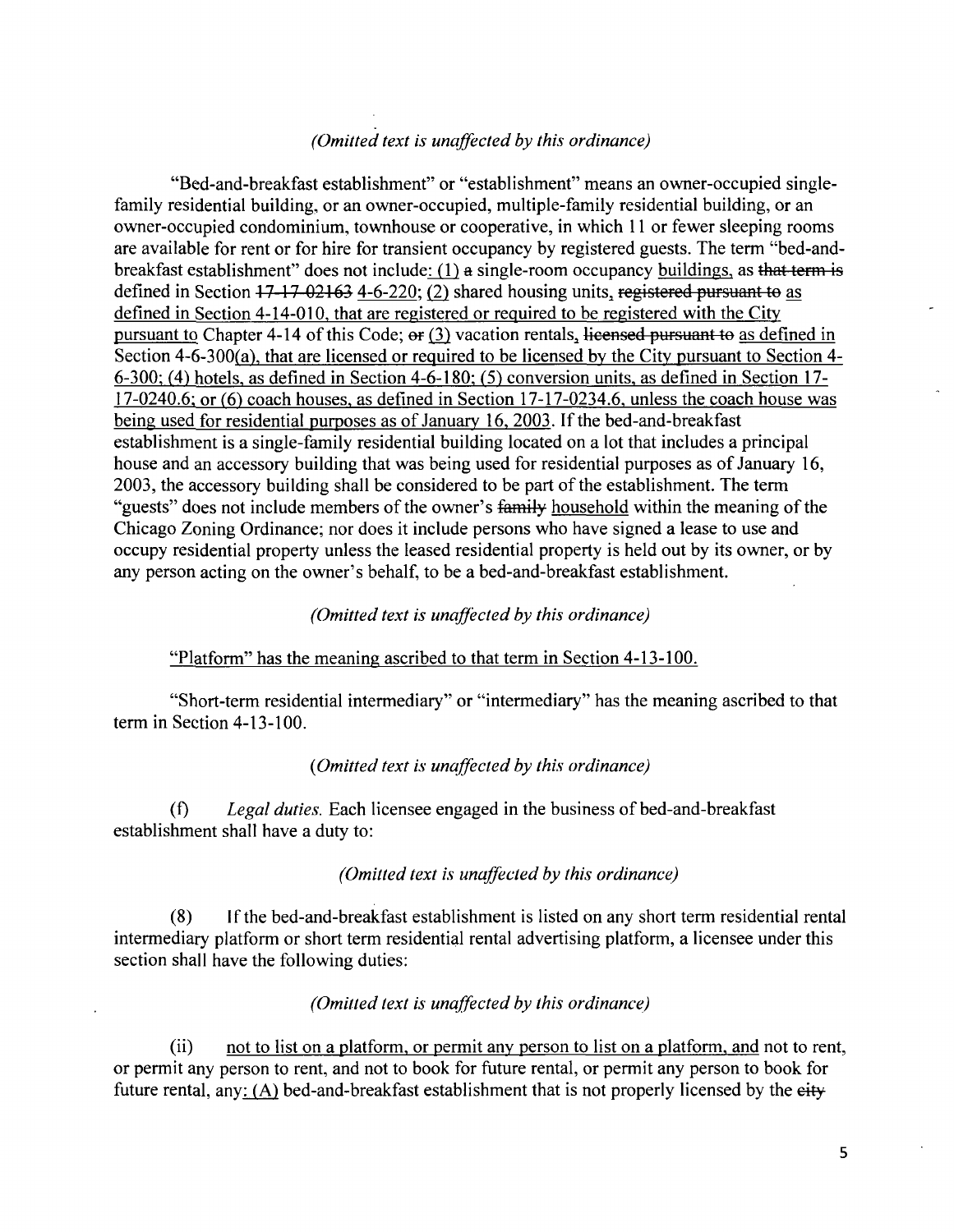Citv; or (B) conversion unit, as defined in Section 17-17-0240.6; or (C) coach house, as defined in Section 17-17-0234.6. lawfully established after Mav 1, 2021:

#### *(Omitted text is unaffected by this ordinance)*

SECTION 5. Section 4-6-300 of the Municipal Code of Chicago is hereby amended by deleting the language stricken through and by inserting the language underscored, as follows:

#### **4-6-300 Vacation rentals.**

(a) Definitions. As used in this section:

*(Omitted text is unaffected by this ordinance)* 

"Owner" means any person who owns 25% or more of the interest in a dwelling unit. For purposes of this Section 4-6-300 only, the term "owner" includes a person who is a lessee of a cooperative pursuant to a proprietary lease.

"Platform" has the meaning ascribed to that term in Section 4-13-100.

*(Omitted text is unaffected hy this ordinance)* 

"Vacation rental" means a dwelling unit that contains 6 or fewer sleeping rooms that are available for rent or for hire for transient occupancy by guests. The term "vacation rental" shall does not include: (i) single-room occupancies occupancy buildings, as that term is defined in Section  $17-17-02163$  4-6-220; (ii) bed-and-breakfast establishments, as that term is defined in Chapter 14B-2 Section 4-6-290; (iii) hotels, as that term is defined in Section 4-6-180; (iv) a dwelling unit for which a tenant has a month-to-month rental agreement and the rental payments are paid on a monthly basis; (v) corporate housing, as defined in Section 4-14-010; (vi) guest suites, as defined in this subsection (a);  $er (vii)$  shared housing units, as defined in Section 4-14-010, that are registered or required to be registered with the City pursuant to Chapter 4-14 of this Code: (viii) conversion units, as defined in Section 17-17-0240.6; or (ix) coach houses, as defined in Section 17-17-0234.6, lawfully established after May 1, 2021.

*(Omitted text is unaffected hy this ordinance)* 

(h) Vacation rentals listed on a platform. If a vacation rental is listed on any short term residential rental intermediary platform or short term residential advertising platform within the meaning of Chapter 4-13 of this Code, a licensee under this section shall have the following duties:

*(Omitted text is unaffected by this ordinance)* 

(2) Rental without license – Rental of conversion units and coach houses –  $\Box$ Prohibited. Such licensee shall not list on a platform, or permit any person to list on a platform,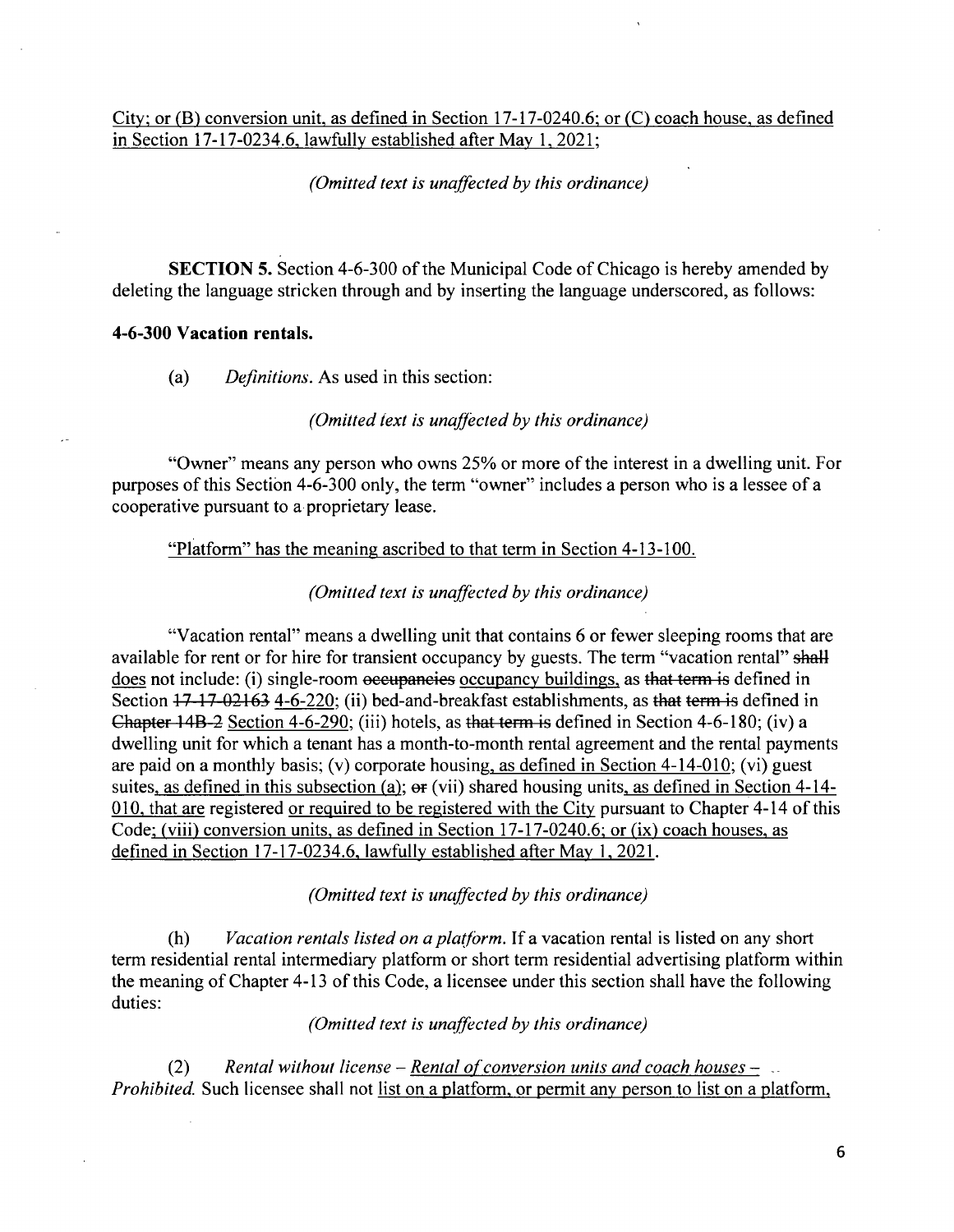or rent, or permit any person to rent, or book for future rental, or permit any person to book for future rental, any:  $(A)$  vacation rental which is not properly licensed by the eity City; or (B) conversion unit, as defined in Section 17-17-0240.6; or (C) coach house, as defined in Section 17-17-0234.6. lawfully established after Mav 1. 2021:

*(Omitted text is unaffected by this ordinance)* 

SECTION 6. Section 4-13-100 of the Municipal Code of Chicago is hereby amended by deleting the language stricken through and by inserting, in correct alphabetical order, the language underscored, as follows:

#### **Section 4-13-100 Definitions.**

As used in this chapter:

(Omitted text is unaffected by this ordinance)

"Coach house" has the meaning ascribed to that term in Section 17-17-0234.6.

"Conversion unit" has the meaning ascribed to that term in Section 17-17-0240.6.

*(Omitted text is unaffected hy this ordinance)* 

"Platform" means an intemet-enabled application, mobile application, or any other digital platform used by a short term residential rental intermediary to connect guests with a short term residential rental provider.

*(Omitted text is unaffected hy this ordinance)* 

SECTION 7. Section 4-13-260 of the Municipal Code of Chicago is hereby amended by inserting the language underscored, as follows:

#### **4-13-260 Ineligibility - Listing on platform by a provider prohibited when.**

(a) Conditions of ineligibility for listing. A short term residential rental shall be ineligible for listing by a provider on a licensee's platform under the following conditions:

*(Omitted text is unaffected hy this ordinance)* 

(12) Conversion unit. When the short term residential rental is a conversion unit; or

 $\overline{7}$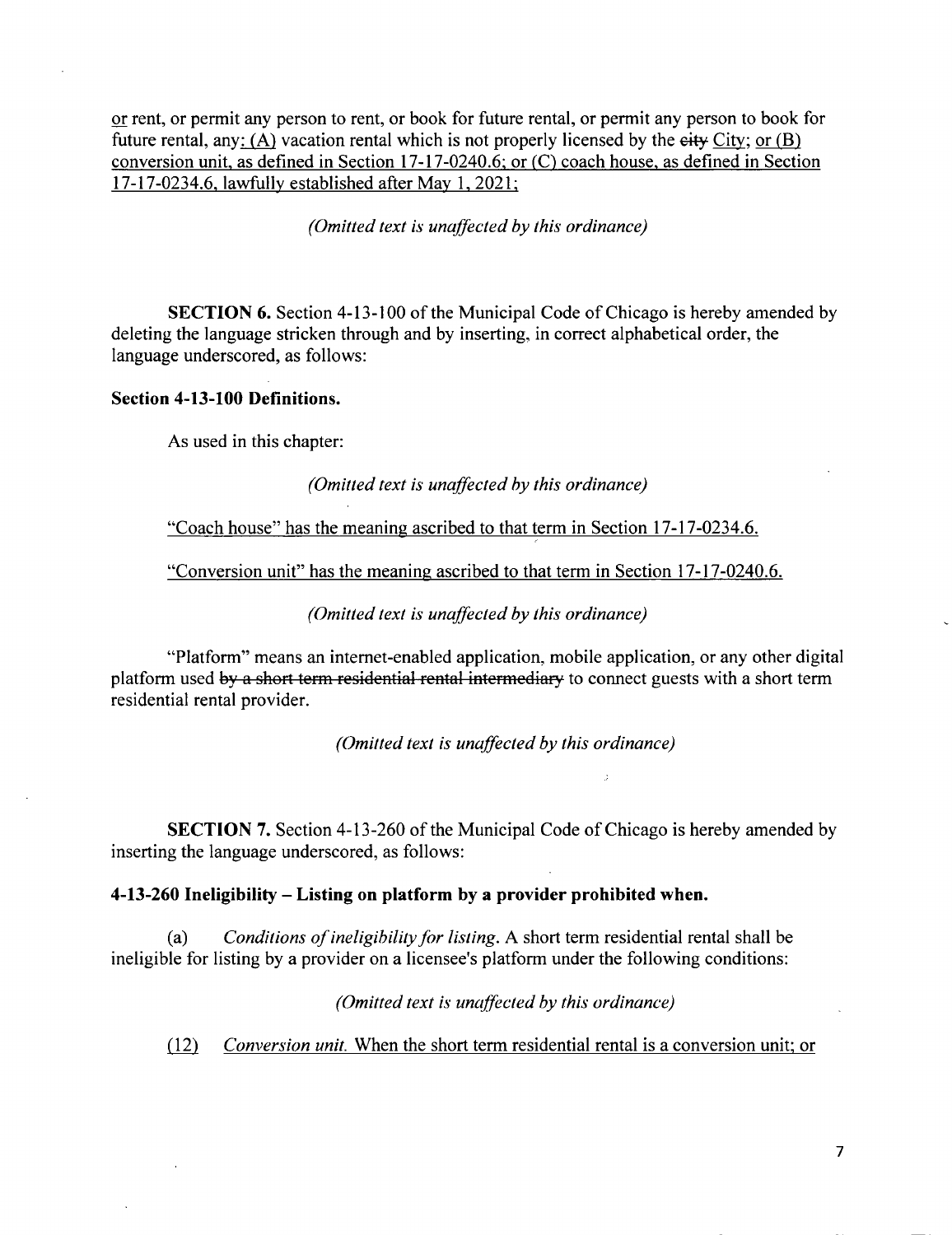(13) Coach house. When the short term residential rental is a coach house lawfully established after May 1, 2021.

*(Omitted text is unaffected by this ordinance)* 

SECTION 8. Section 4-14-010 of the Municipal Code of Chicago is hereby amended by deleting the language stricken through and by inserting, in correct alphabetical order, the language underscored, as follows:

### **4-14-010 Definitions.**

As used in this chapter:

"Bed-and-breakfast establishment" has the meaning ascribed to that term in Section 4-6-290.

(Omitted text is unaffected by this ordinance)

"Coach house" has the meaning ascribed to that term in Section 17-17-0234.6.

"Conversion unit" has the meaning ascribed to that term in Section 17-17-0240.6.

"Conversion unit" has the meaning ascribed to the meaning ascribed to that term in Section 17-17-0240.6.1. (Omitted text is unaffected by this ordinance)

"Shared housing unit" means a dwelling unit containing 6 or fewer sleeping rooms that is rented, or any portion therein is rented, for transient occupancy by guests. The term "shared housing unit" shall does not include: (1) single-room occupancy buildings; (2) hotels; (3) corporate housing; (4) bed-and-breakfast establishments; (5) guest suites; er (6) vacation rentals; (7) conversion units; or (8) coach houses lawfully established after May 1, 2021.

*(Omitted text is unaffected by this ordinance)* 

SECTION 9. Section 4-14-050 of the Municipal Code of Chicago is hereby amended by inserting the language underscored, as follows:

# **4-14-050 Unlawful acts.**

*(Omitted text is unaffected by this ordinance)* 

(i) Listing and rental of conversion units  $-$  Prohibited. It shall be unlawful for any shared housing host to list on a platform, or permit any person to list on a platform, or rent, or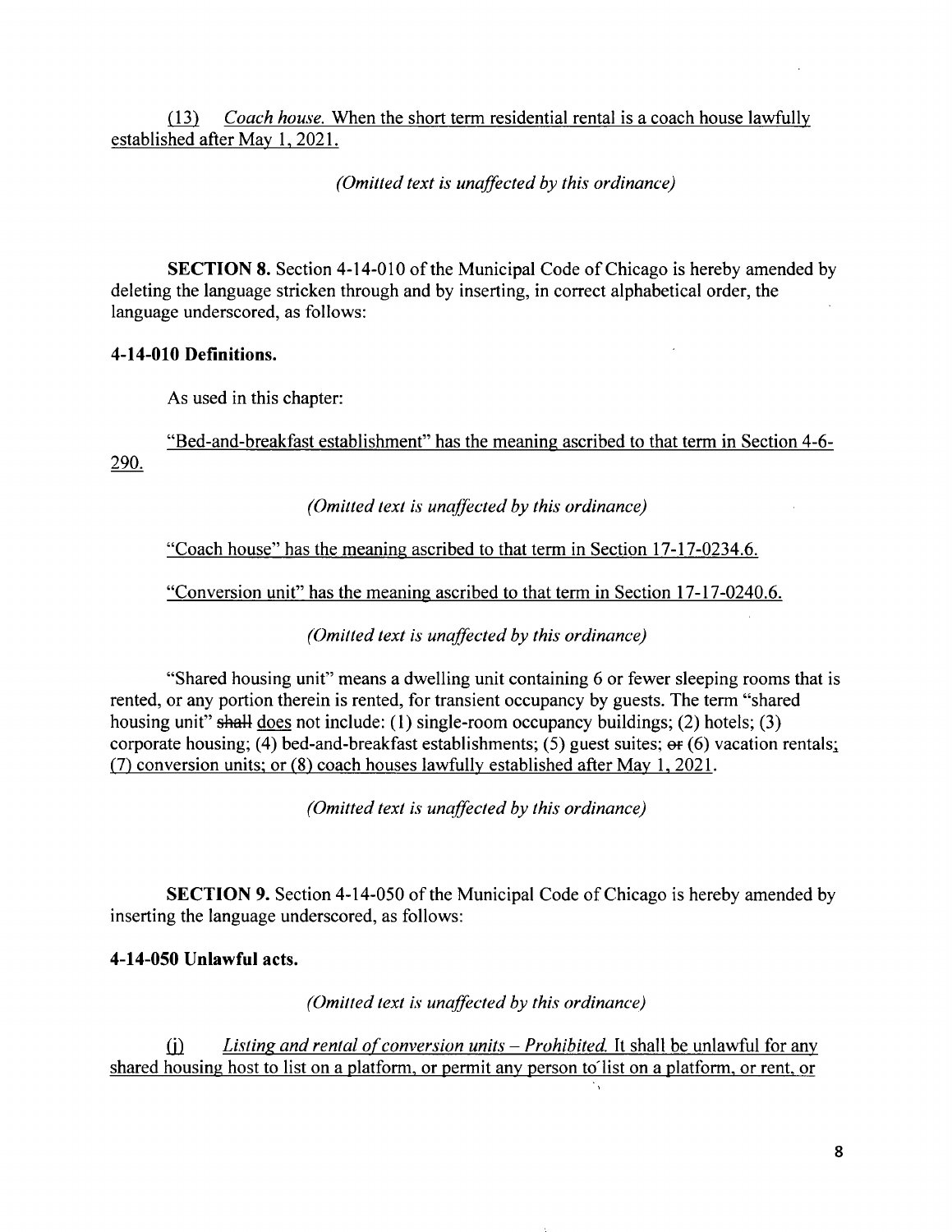permit any person to rent, or book for future rental, or permit any person to book for future rental, anv conversion unit.

 $(k)$  Listing and rental of coach houses – Prohibited. It shall be unlawful for any shared housing host to list on a platform, or permit any person to list on a platform, or rent, or permit any person to rent, or book for future rental, or permit any person to book for future rental, any coach house lawfully established after May 1, 2021.

SECTION 10. Section 17-2-0200 of the Chicago Zoning Ordinance, Title 17 of the Municipal Code of Chicago, is hereby amended by inserting the language underscored, as follows:

# 17-2-0200 Allowed Uses.

# **(Omitted text is unaffected by this ordinance)**

# **17-2-0207 Use Table and Standards**

| <b>USE GROUP</b>                                                                                                                  |                                                               |    |                          |                 |                 | <b>Zoning Districts</b> | Use<br><b>Standard</b> | <b>Parking</b><br><b>Standard</b> |                 |                                            |                  |
|-----------------------------------------------------------------------------------------------------------------------------------|---------------------------------------------------------------|----|--------------------------|-----------------|-----------------|-------------------------|------------------------|-----------------------------------|-----------------|--------------------------------------------|------------------|
| <b>Use Category</b>                                                                                                               |                                                               | RS |                          | <b>RS RS RT</b> |                 | <b>RT</b>               | <b>RM</b>              | <b>RM</b>                         | <b>RM</b>       |                                            |                  |
|                                                                                                                                   | Specific Use Type                                             | 1  | $\overline{2}$           | 3               | 3.5             | 4                       | 4.5                    | $5-$<br>5.5                       | $6-$<br>6.5     |                                            |                  |
| $S = special$ use approval req'd<br>$P =$ permitted by right<br>$PD =$ planned development approval<br>$-$ = not allowed<br>req'd |                                                               |    |                          |                 |                 |                         |                        |                                   |                 |                                            |                  |
| <b>RESIDENTIAL</b>                                                                                                                |                                                               |    |                          |                 |                 |                         |                        |                                   |                 |                                            |                  |
| A. Household Living                                                                                                               |                                                               |    |                          |                 |                 |                         |                        |                                   |                 |                                            |                  |
|                                                                                                                                   | 1. Detached House                                             | P  | P                        | $\mathbf{p}$    | P               | P                       | $\mathbf{P}$           | P                                 | $\mathbf{P}$    |                                            | 17-10-0207-<br>A |
| 2.                                                                                                                                | <b>Elderly Housing</b>                                        |    |                          |                 | P               | P                       | $\mathsf{P}$           | P                                 | $\mathbf{P}$    |                                            | 17-10-0207-<br>A |
| 3.                                                                                                                                | Two-Flats                                                     |    |                          | P               | P               | P                       | $\mathbf{P}$           | $\mathbf{P}$                      | $\mathbf{p}$    | $17 - 2 - 0303 -$<br>B                     | 17-10-0207-<br>A |
| 4.                                                                                                                                | Townhouse                                                     |    |                          |                 | P               | P                       | $\mathbf{P}$           | P                                 | P               | 17-2-0500                                  | 17-10-0207-<br>А |
| 5.                                                                                                                                | Multi-Unit (3+ units)<br>Residential                          |    |                          |                 | P               | P                       | $\mathbf{P}$           | P                                 | $\mathbf{P}$    |                                            | 17-10-0207-<br>C |
| 6.                                                                                                                                | Single-Room<br>Occupancy                                      |    | $\overline{\phantom{m}}$ |                 |                 | P                       | P                      | P                                 | P               |                                            | 17-10-0207-<br>B |
| $\underline{7}$ .                                                                                                                 | <b>Conversion Unit</b><br>within Additional<br>Dwelling Unit- |    | $\underline{P}$          | $\underline{P}$ | $\underline{P}$ | P                       | $\overline{P}$         | $\underline{P}$                   | $\underline{P}$ | 17-2-0303-<br><u>C &amp; 17-9-</u><br>0131 |                  |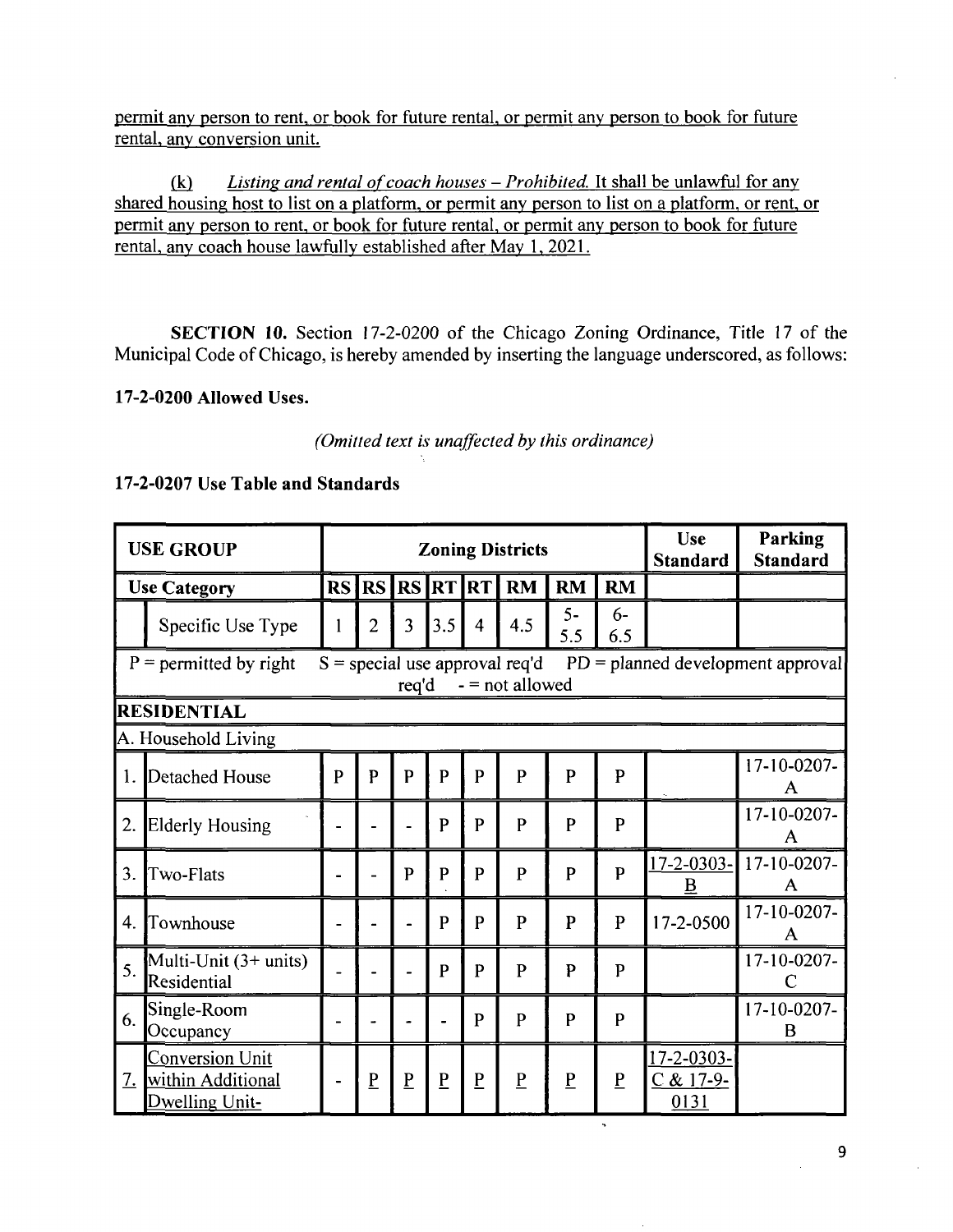|                                                | Allowed Areas                                                             |  |  |   |  |  |  |  |  |            |  |
|------------------------------------------------|---------------------------------------------------------------------------|--|--|---|--|--|--|--|--|------------|--|
|                                                | Coach House within<br>8. Additional Dwelling<br><b>Unit-Allowed Areas</b> |  |  | P |  |  |  |  |  | 17-9-0201- |  |
| (Omitted text is unaffected by this ordinance) |                                                                           |  |  |   |  |  |  |  |  |            |  |

SECTION 11. Section 17-2-0300 of the Chicago Zoning Ordinance, Title 17 of the Municipal Code of Chicago, is hereby amended by inserting a new Section 17-2-0303-C, as follows:

#### *(Omitted text is unaffected by this ordinance)*

17-2-0303-C Conversion Unit. Within Additional Dwelling Unit-Allowed Areas, in the case of building permit applications for the repair, remodeling, or alteration of *residential buildings* that are located in any RS2. RS3, RT or RM zoning district and that have been in lawful existence for 20 or more years, the density of such *residential buildings* may be increased in accordance with Section 17-9-0131 by 33% of the number of lawfully established *dwelling units*, other than conversion units, that have been in existence in the residential building for 20 or more years; provided, however, that if such *residential building* contains a single *dwelling unit*, the density of such residential building may be increased by one dwelling unit. If this 33% calculation results in a fractional number, any fractional result of 0.5 or more must be rounded up to the next consecutive whole number; and any fractional result of less than 0.5 must be rounded down to the previous consecutive whole number.

*(Omitted text is unaffected by this ordinance)* 

**SECTION 12.** Section 17-7 of the Chicago Zoning Ordinance, Title 17 of the Municipal Code of Chicago, is hereby amended by inserting a new Section 17-7-0570, as follows:

### **17-7-0570 Additional Dwelling Unit-Allowed Areas.**

17-7-0571 Purpose. Establish initial designated areas that allow for organic, contextual growth in the existing housing stock to create additional, unsubsidized, affordable housing for moderateand low-income tenants, allow multigenerational living arrangements, allow owners to retain propertv ownership while downsizing living space or allow owners to create additional revenue streams to defray property tax costs, home maintenance costs, or other costs. These Additional Dwelling Unit-Allowed Areas represent a cross-section of neighborhood types in terms of market conditions, housing stock, and geography, and will allow for the evaluation of *conversion* units and coach houses in a variety of contexts in order to reassess best practices for the regulation, expansion, contraction or elimination of Additional Dwelling Unit-Allowed Areas.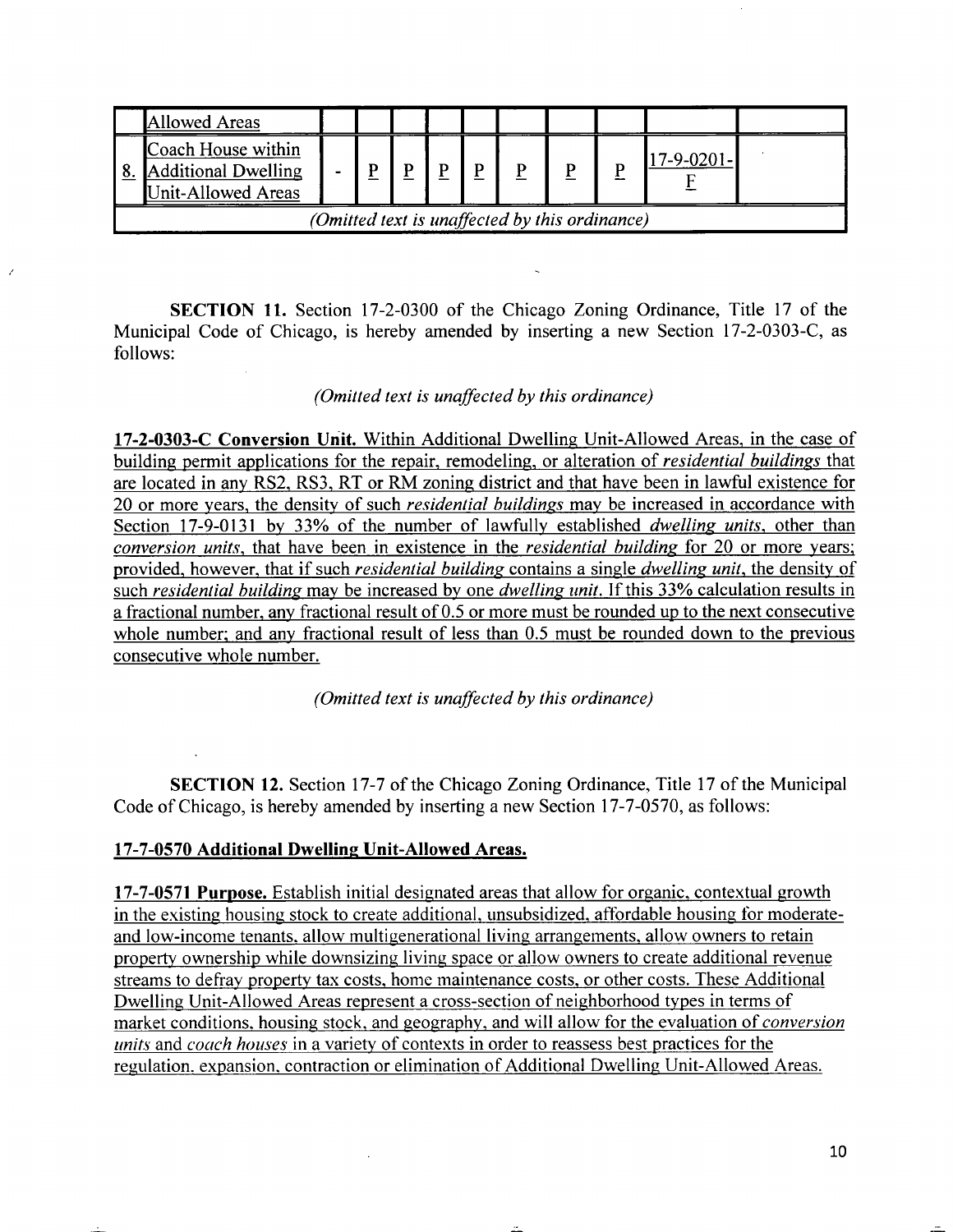17-7-0572 Boundaries. Additional Dwelling Unit-Allowed Areas are defined and identified, as follows:

North Zone is bounded by Devon, the lakefront, Lawrence, Clarendon. Halsted. Diversey, Lincoln, Belmont, the North Branch of the Chicago River, the North Shore Channel. Peterson, Califomia, Granville, and Seeley.

Northwest Zone is bounded by the Eisenhower Expressway, Sacramento, Fulton, Damen, Chicago, Westem, Hirsch. Rockwell, North, Sacramento. Bloomingdale, Kedzie, Palmer, Kostner, Fullerton, Central Park, Belle Plaine, Lawndale, Montrose. Harding, Lawrence, Kedzie. Elston, California. Fullerton, Westem. North, and Ashland.

West Zone is bounded by the Eisenhower Expressway, Homan, the South Branch of the Chicago River, and 4600 West.

South Zone is bounded by Cicero, 7500 South, Kedzie,  $71<sup>st</sup>$  St., Halsted,  $63<sup>rd</sup>$  St., 600 West,  $47<sup>th</sup>$ St., King,  $60^{\text{th}}$  St., Dorchester,  $65^{\text{th}}$  St., Cottage Grove,  $67^{\text{th}}$  St., the Dan Ryan Expressway,  $95^{\text{th}}$ St., Ashland, and 87<sup>th</sup> St.

Southeast Zone is bounded by 8300 South, the city limits, Torrence,  $95<sup>th</sup>$  St., Commercial. 83<sup>rd</sup> PI., and Houston.

# **Figure 17-7-0570**



(Note: This map is provided for illustrative purpose only: Additional Dwelling Unit-Allowed Area boundaries may be amended only through text amendment procedures.)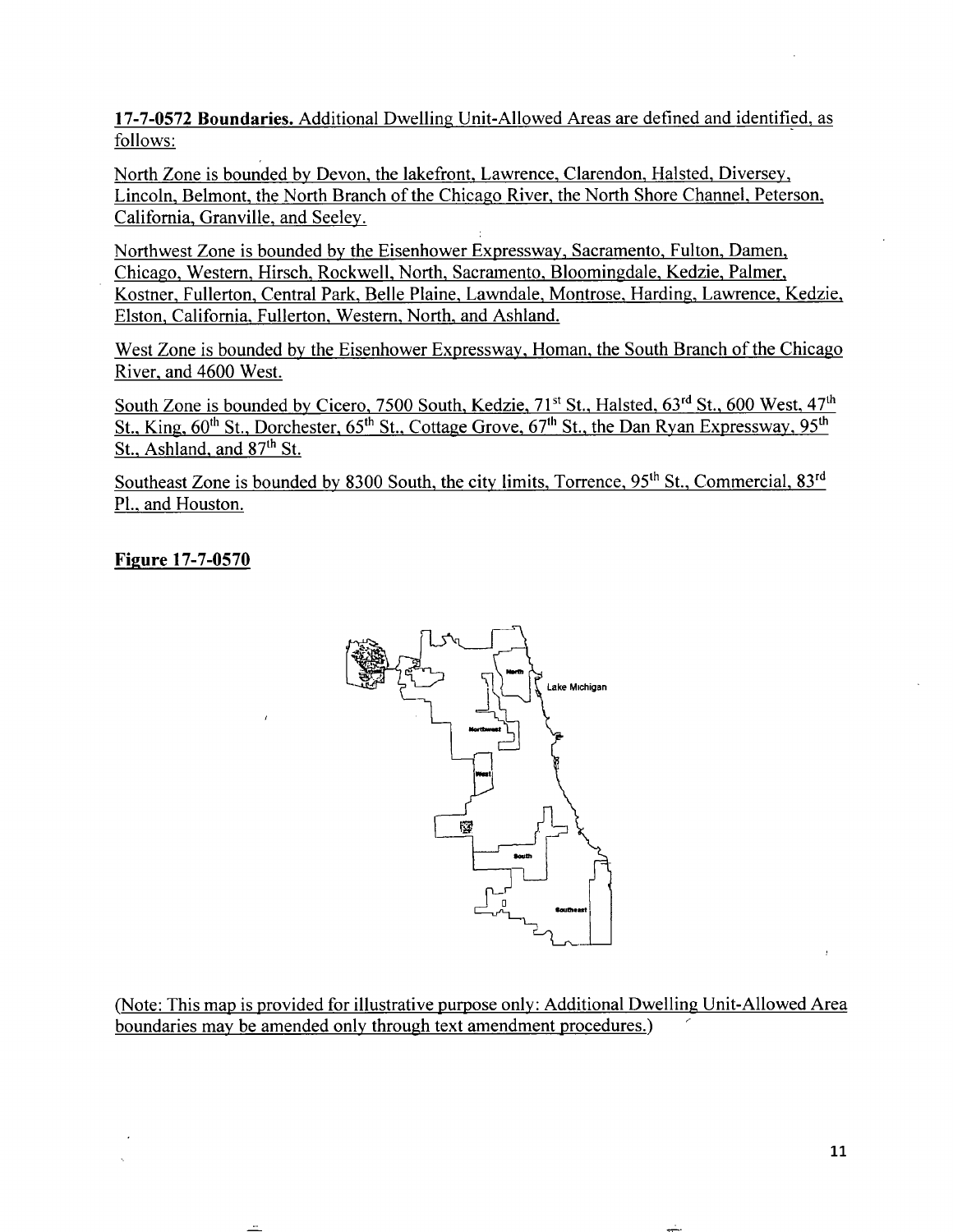SECTION 13. Section 17-9-0100 of the Chicago Zoning Ordinance, Title 17 of the Municipal Code of Chicago, is hereby amended by inserting the language underscored, as follows:

#### **17-9-0100 Use Standards.**

*(Omitted texl is unaffected hy this ordinance)* 

#### **17-9-0131 Conversion Units**

1. A building permit for a *conversion unit* may not be issued for a *zoning lot* located outside of an Additional Dwelling Unit-Allowed Area.

2. Prior to issuance of a building permit for a new *conversion unit*, the permit applicant must provide written notice to abutting property owners and to the local alderman. The written notice must include: (a) the street address of the existing building; (b) a statement that a *conversion unit* will be established at the address; and (c) the name and mailing address of the applicant. The applicant must submit a written affidavit certifying compliance with the notice requirements with the permit application.

3. Conversion units are subject to Section 17-2-0303-C.

4. Conversion units are not subject to the minimum *lot area* per unit provisions of Sections 17-2-0303-A. 17-7-0702. 17-7-0802. 17-7-0902 or 17-7-1104.

5. Conversion units are not subject to the open space provisions of Sections 17-2-0307 or 17-2-0308.

*6. Conversion units may be established without corresponding accessory parking.* 

7. Conversion units must be maintained as affordable housing units to the extent required under Section 2-44-106.

*8. Conversion units may not be established on any zoning lot that contains a coach house.* 

9. Conversion units may not be rented, leased, or otherwise made available for compensation of any type for transient occupancy, as defined in Section 4-6-290. by persons other than members of the unit owner's or tenant's *household*. In addition to any other penalty provided by law, any person who violates this Section 17-09-0131(9) will be subject to a fine of not less than \$1,500.00 nor more than \$3,000.00 dollars for each offense. Each day that a violation continues constitutes a separate and distinct offense. The Department of Planning and Development, Department of Housing, Department of Buildings, and Department of Business Affairs and Consumer Protection are each authorized to enforce this Section 17-09-0131(9).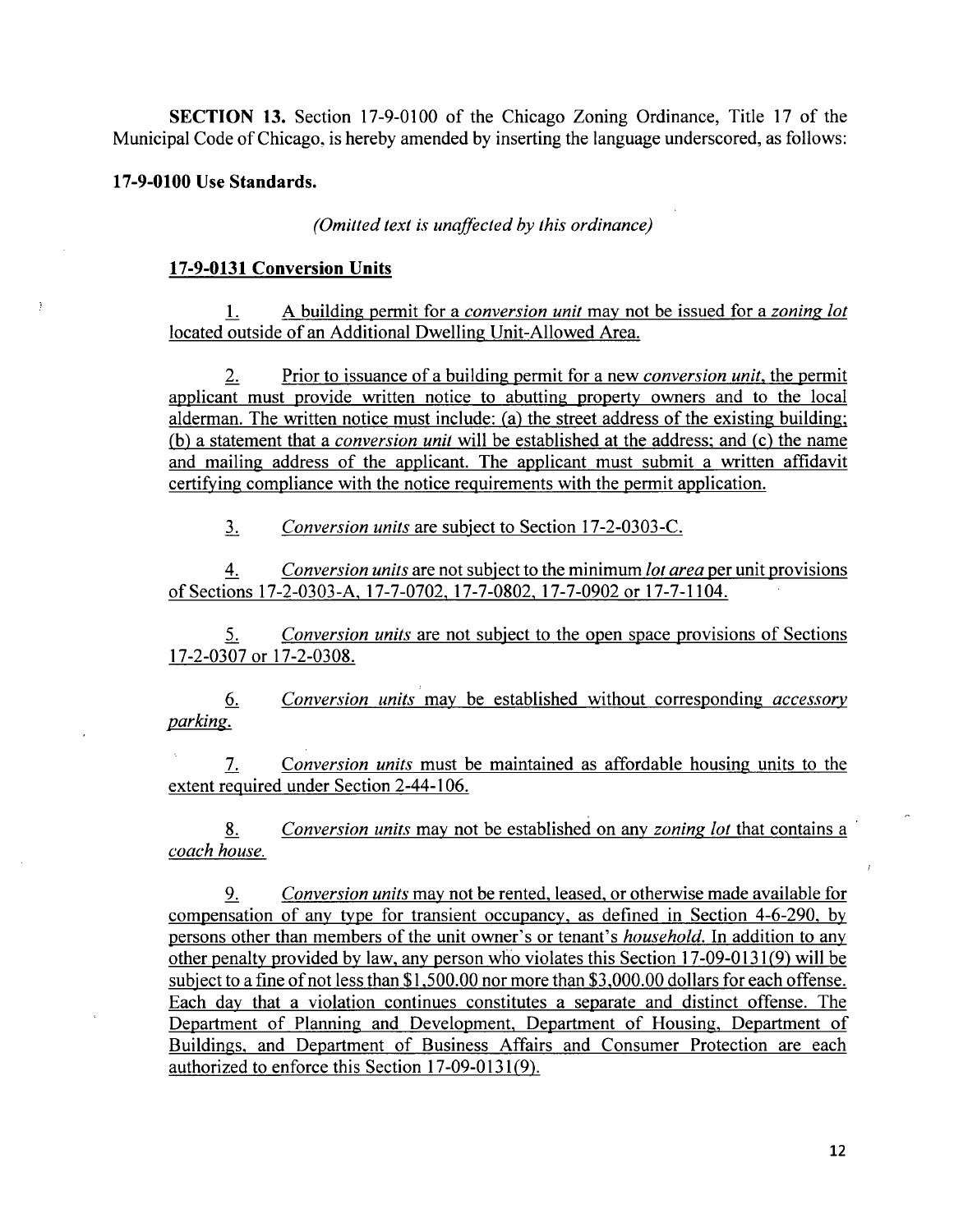10. The following additional requirements apply to conversion units in the West, South, and Southeast Zones of Additional Dwelling Unit-Allowed Areas:

- a. A building permit may not be issued to add a conversion unil to a zoning lot with three or fewer established dwelling units unless the principal building on the zoning lot is owner-occupied at the time of permit application.
- b. A building permit may not be issued to add a *conversion unit* to a *zoning lot* where two other zoning lots on the same block face and opposite block face have obtained permits to add a conversion unit or coach house unit during the same calendar year.

SECTION 14. Section 17-9-0200 of the Chicago Zoning Ordinance, Title 17 of the Municipal Code of Chicago, is hereby amended by deleting the language stricken through and by inserting the language underscored, as follows:

# **17-9-0200 Accessory uses, buildings and structures.**

# **17-9-0201 General.**

**(Omitted text is unaffected by this ordinance)** 

# **17-9-0201-F Coach Houses**

1. A building permit for a new coach house unit may not be issued for a zoning lot located outside of an Additional Dwelling Unit-Allowed Area.

2. Prior to issuance of a building permit for a new *coach house* unit, the permit applicant must provide written notice to abutting property owners and to the local alderman. The written notice must include: (a) the street address of the property where a coach house unit will be established; (b) a statement that a coach house unit will be established at the address; and (c) the name and mailing address of the applicant. The applicant must submit a written affidavit certifying compliance with the notice requirements with the permit application.

*1 Coach houses may not reduce any existing on-site, accessory parking*  required to serve the existing *principal building* on the *zoning lot*.

*4. Coach houses may be established without accessory parkins to serve the coach house.* 

*5. Coach houses may not exceed 22 feet in huildins heishl.* 

6. Rooftop features may not exceed 22 feet in overall height above grade.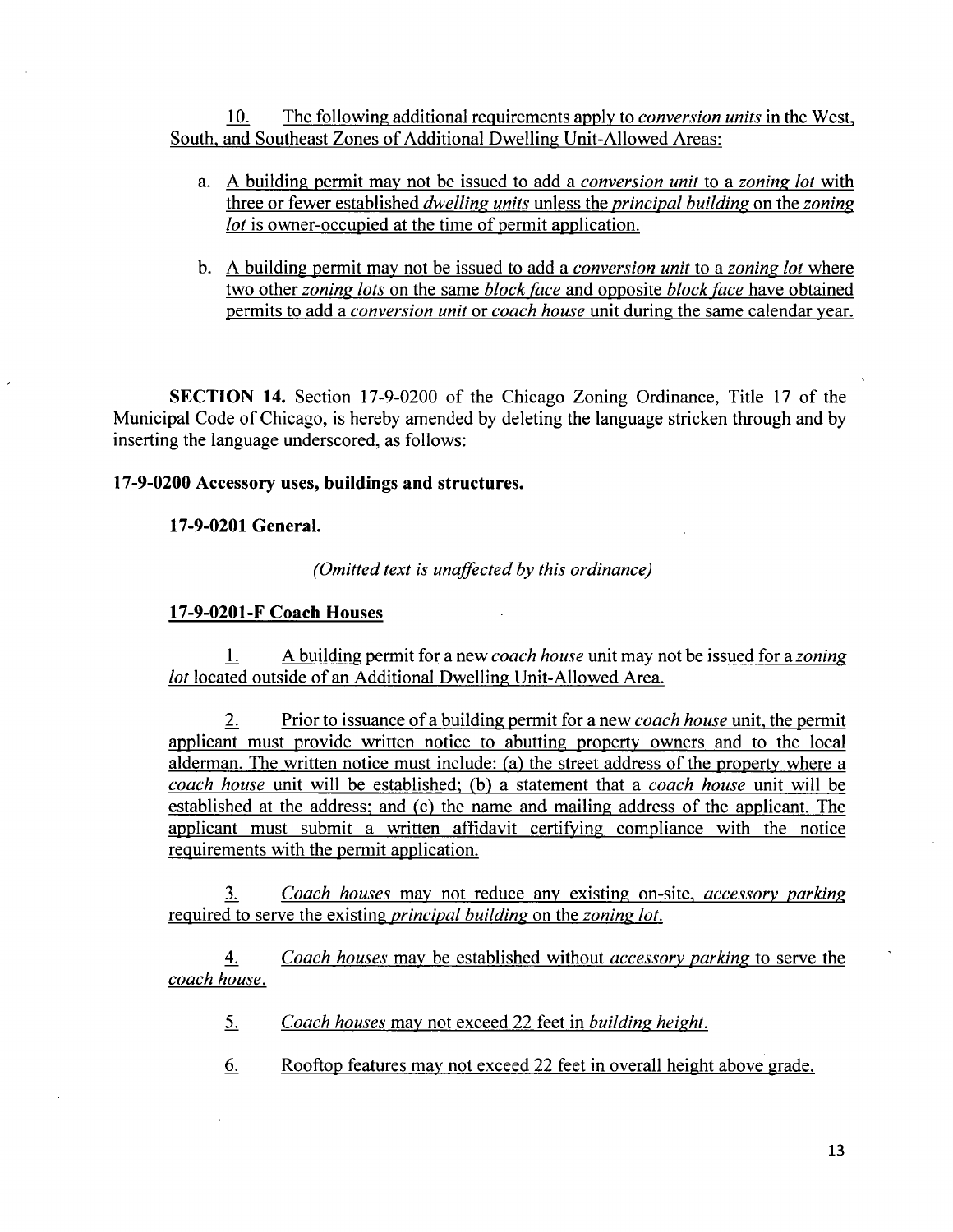*7. At least three feet of open space that is unobstructed and unoccupied from its lowest level to the sky must be provided between the coach house and at least one side property line* for the entire length of the building wall, except when a *side property line abuts an alley or street.* 

*8^ A minimum separation of 15 feet must be provided between the rear wall ofthe principal huildins and the front wall of the coach house.* 

*9. A dwellins unit within a coach house may not exceed 700 square feet of*  floor area. Only one *dwelling unit* is permitted per *coach house*.

10. Coach houses in any RS2. RS3, RT or RM zoning district are not subiect to the minimum lot area provisions of Sections 17-2-0303-A. 17-7-0702. 17-7-0802. 17-7- 0902 or 17-7-1104.

11. Coach houses in any RS2. RS3, RT or RM zoning district are not subiect to the open space provisions of Sections 17-2-0307 or 17-2-0308; but are subject to Chapter 16-18 of this Code.

12. Coach houses in any RS2, RS3, RT or RM zoning district are not subject to the floor area ratio provisions of Section 17-2-0304-A.

13. When established prior to the *principal building* on a zoning lot, a coach house must be located entirely within the rear setback of the zoning lot in accordance with this Section 17-9-0201 and will be exempt from the *rear setback* requirements of Section  $17 - 2 - 0306$ .

*14. The combination of all acces.sory buildings may not occupy more than 60% of the area of a required rear setback.* 

*15. Coach houses may not be established on any zoning lot that contains a conversion unit.* 

*16. Coach houses may not be established if the principal biulding contains*  more than four lawfully established *dwelling units*.

17. Dwelling units contained within *coach houses* lawfully established after May 1. 2021 mav not be rented, leased, or otherwise made available for compensation of any type for transient occupancy, as defined in Section 4-6-290, by persons other than members of the unit owner's or tenant's *household*. In addition to any other penalty provided by law, any person who violates this Section 17-09-0201-F( 16) will be subiect to a fine of not less than \$1,500.00 nor more than \$3,000.00 dollars for each offense. Each day that a violation continues constitutes a separate and distinct offense. The Department of Planning and Development, Department of Housing. Department of Buildings and Department of Business Affairs and Consumer Protection are each authorized to enforce this Section 17-09-0201-F( 16).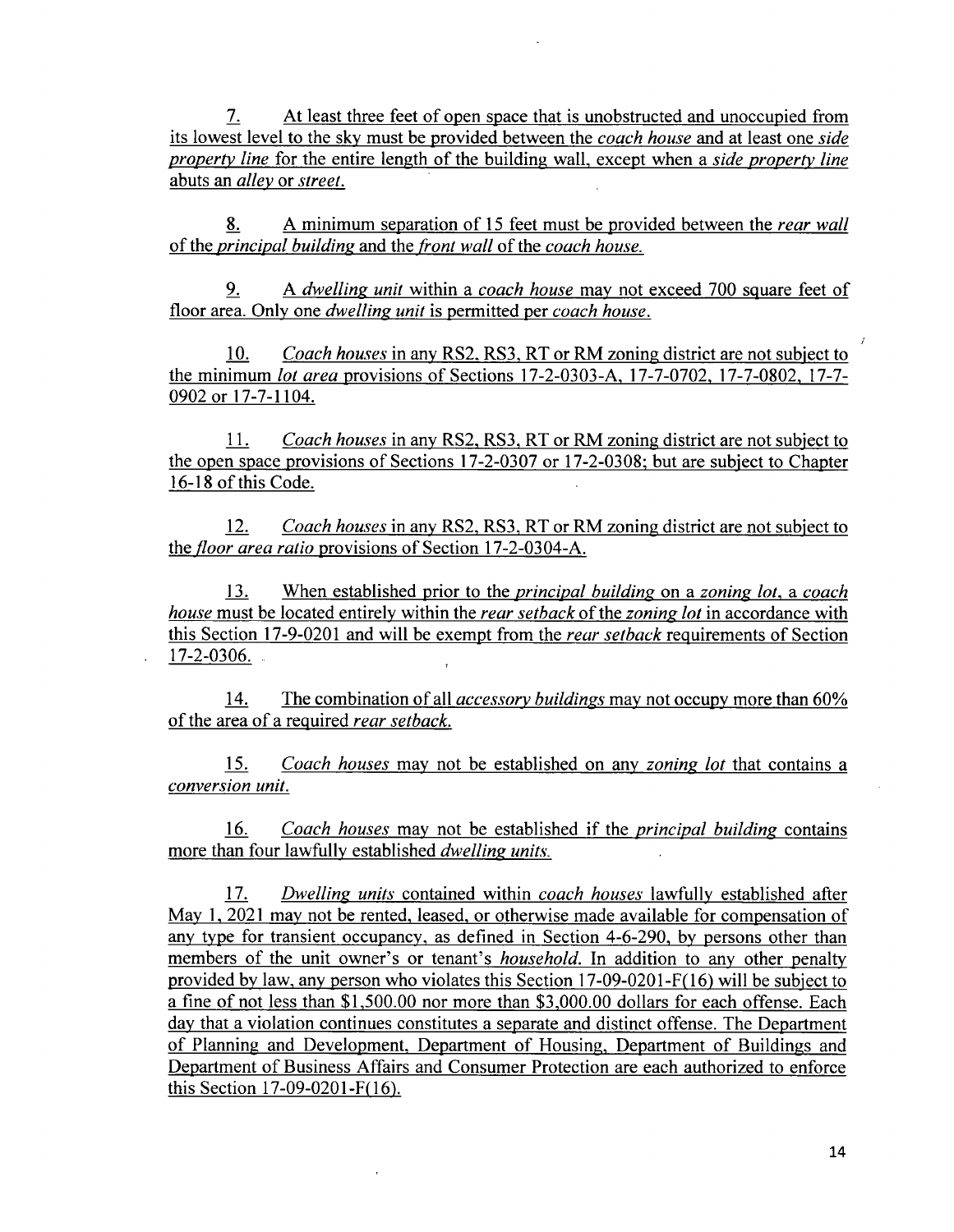18. The following additional requirements shall apply to *coach houses* in the West, South, and Southeast Zones of the Additional Dwelling Unit-Allowed Areas:

- a. A building permit may not be issued to add a *coach house* unit to a *zoning lot* with three or fewer established *dwelling units* unless the *principal building* on the *zoning* lot is owner-occupied at the time of permit application.
- b. A building permit may not be issued to add a *coach house* unit to a *zoning lot* where two other zoning lots on the same block face and opposite block face have obtained permits to add a conversion unit or coach house unit during the same calendar year.

 $\bar{\lambda}_1$ 

*(Omitted text is unaffected by this ordinance)* 

 $\sim$  SECTION 15. Section 17-17-0100 of the Chicago Zoning Ordinance, Title 17 of the Municipal Code of Chicago, is hereby amended by deleting the language stricken through and by inserting the language underscored, as follows:

#### 17-17-0100 Use group and category description.

*(Omitted texl is unaffected by this ordinance)* 

17-17-0104-S Lodging. Provision of *lodging* services on a temporary basis with incidental food, drink, and other sales and services intended for the convenience of guests. The following are lodging use types:

1. Bed and Breakfast. An owner-occupied, detached house or an owner-occupied dwelling unit within a multi-unit residential building that does not exceed 4 stories in height and contains no more than 11 sleeping rooms or an owner-occupied condominium, townhouse or cooperative in which 11 or fewer sleeping rooms are available for rent on or for hire for transient occupancy by registered guests. For purposes of this definition, the term "bed and breakfast" does not include single-room occupancy single-room occupancy buildings. If the bed and breakfast is a detached house located on a lot that includes a principal house and an *accessory building* that was being used for residential purposes as of January 16, 2003, the *accessory building* that will be considered to be part of the establishment.

2. Hotel/Motel. An establishment containing  $\pm 2$  7 or more guest rooms and in which short-term lodging is offered for compensation and which may or may not include the service of one or more meals to guests. Typical uses include hotels, motels and transient boarding houses. For purposes of this definition, the term "hotel/motel" does not include *single-room occupancy* buildings or bed and breakfast establishments.

3. Vacation Rental. A *dwelling unit* that contains 6 or less fewer sleeping rooms that are available for rent or for hire for transient occupancy by guests. The term "guests" does not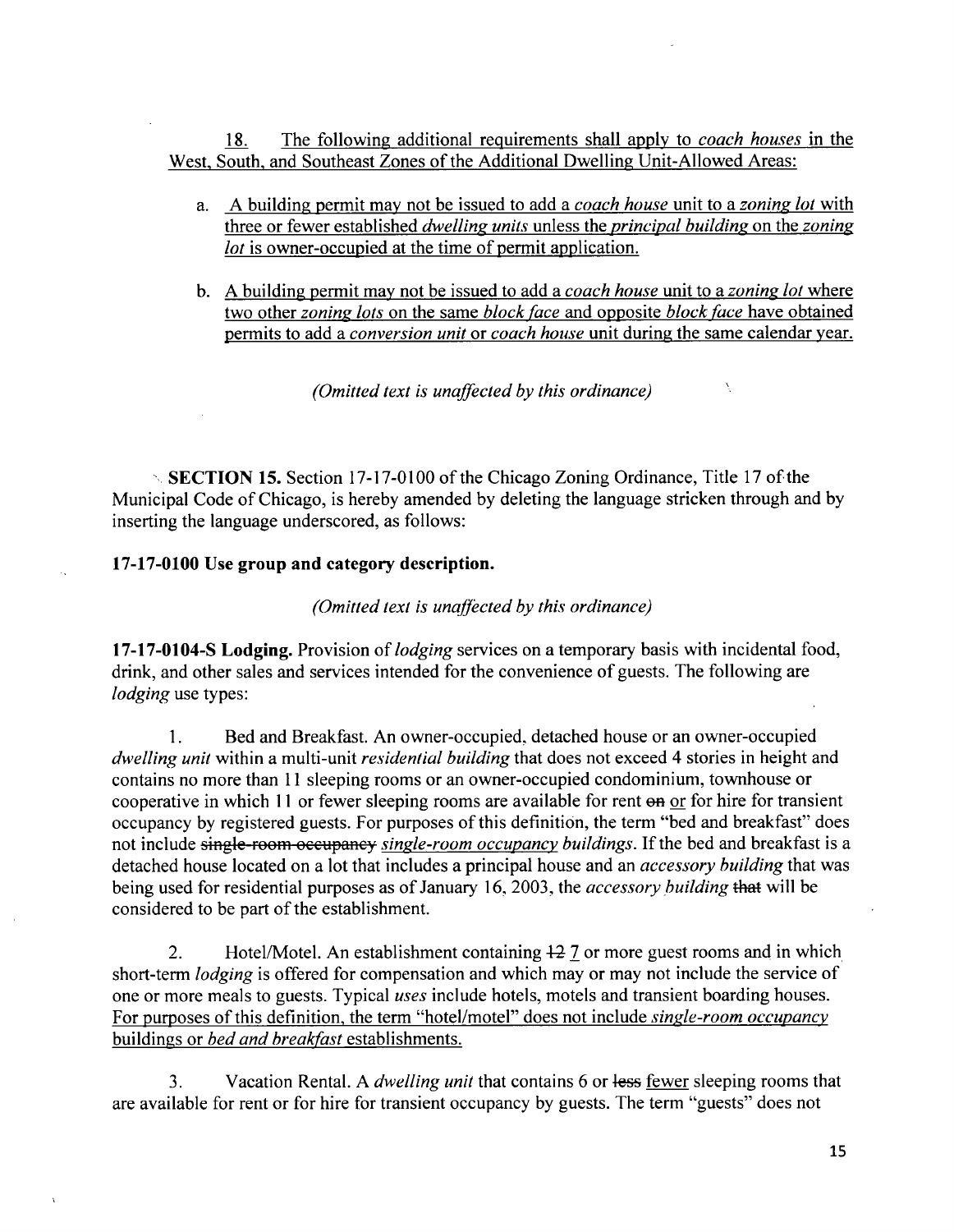include members of the owner's household *household*. The term "vacation rental" shall not include: (i) single-room occupancy buildings<sub>3</sub>; (ii) bed and breakfast bed and breakfast establishments<del>, as that term is defined in Chapter 14B-2 of this Code</del>; (iii) *hotels/motels*, as that term is defined in Section 4-6-180 of this Code; (iv) any *dwelling unit* for which a tenant has a month-to-month rental agreement, as that term is defined in Section  $5-12-030$  and the rental payments are paid on a monthly basis;  $er (v)$  Corporate Housing corporate housing, as that term is defined in Section  $4-6-300$   $4-14-010$ ;  $er (vi)$  "guest suites" guest suites, as that term is defined in Section 4-6-300;  $\Theta$  (vii) shared housing units registered pursuant to Chapters 4-13 and 4-14 of this Code; (viii) conversion units; or (ix) coach houses lawfully established after May 1, 2021.

4. Shared Housing Unit. "Shared housing unit" means a *dwelling unit* containing 6 or fewer sleeping rooms that is rented, or any portion therein is rented, for transient occupancy by guests. The term "shared housing unit" shall does not include: (1) single-room occupancy singleroom occupancy buildings; (2) hotels hotels/motels; (3) corporate housing, as defined in Section 4-14-010; (4) guest suites, as defined in Section 4-6-300 $\frac{1}{2}$ ; (5) bed and breakfast bed and breakfast establishments<sub> $\tau$ </sub>;  $\Theta$  (6) vacation rentals; (7) conversion units; or (8) coach houses lawfully established after May 1, 2021.

*(Omitted text is unaffected hy this ordinance)* 

SECTION 16. Section 17-17-0200 of the Chicago Zoning Ordinance, Title 17 of the Municipal Code of Chicago, is hereby amended by inserting the underscored language, as follows:

# 17-17-0200 General Terms.

*(Omitted text is unaffected by this ordinance)* 

17-17-0234.6 Coach House. An *accessory building* meeting the requirements of Section *17-9-0201 -F and containing one dwellins unit.* 

*(Omitted text is unaffected by this ordinance)* 

17-17-0240.6 Conversion Unit. A *dwelling unit* that is: (i) either newly constructed or rehabilitated for reuse, and (ii) located within a *principal residential building* that has been in lawful existence for 20 or more years, and (iii) established in accordance with Sections 17-2-0303-C and 17-9-0131.

*(Omitted text is unaffected by this ordinance)*